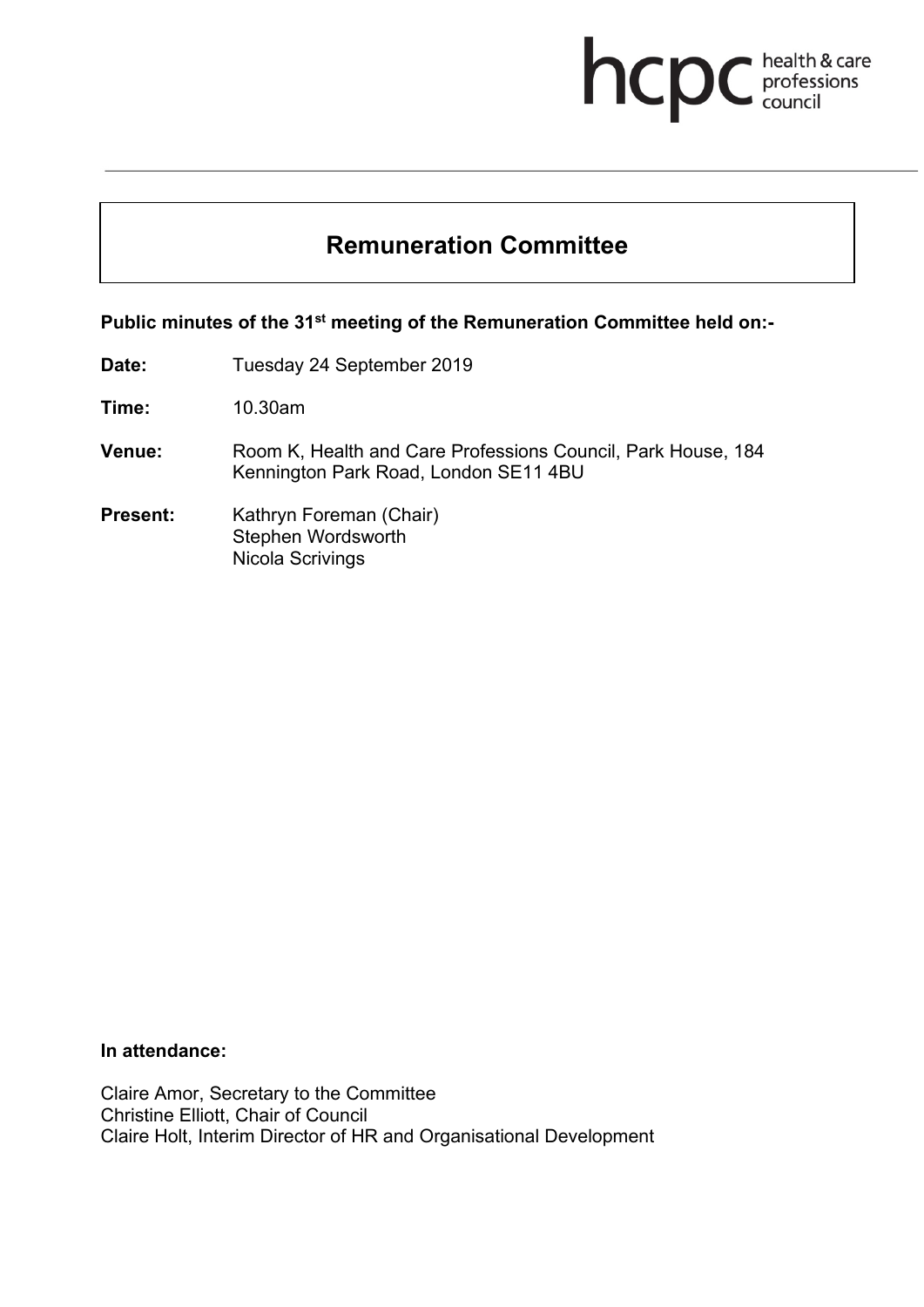# Part 1 - Public

#### **Item 1. Chair's welcome**

- 1.1 The Chair welcomed those present to the meeting. The Committee welcomed Claire Holt to her first meeting of the Committee as the Interim Director of HR and OD.
- 1.2 The Chair welcomed Christine Elliott, the Chair of Council to her first meeting of the Remuneration Committee as an observer.

# **Item 2. Apologies for absence**

2.1 There were no apologies.

#### **Item 3. Approval of agenda**

3.2 The Committee approved the agenda.

#### **Item 4. Declarations of members' interests**

4.1 Members had no interests to declare

#### **Item 5. Any other business**

5.1 There was no further business.

# **Item 6. Date and time of next meeting**

6.1 Thursday 30 January 2020 - 10.30am.

# **Item 7. Resolution**

The Committee adopted the following:

'The Committee hereby resolves that the remainder of the meeting shall be held in private, because the matters being discussed relate to the following;

- (a) information relating to a registrant, former registrant or application for registration;
- (b) information relating to an employee or office holder, former employee or applicant for any post or office;
- (c) the terms of, or expenditure under, a tender or contract for the purchase or supply of goods or services or the acquisition or disposal of property;
- (d) negotiations or consultation concerning labour relations between the Council and its employees;
- (e) any issue relating to legal proceedings which are being contemplated or instituted by or against the Council;
- (f) action being taken to prevent or detect crime to prosecute offenders;
- (g) the source of information given to the Council in confidence; or